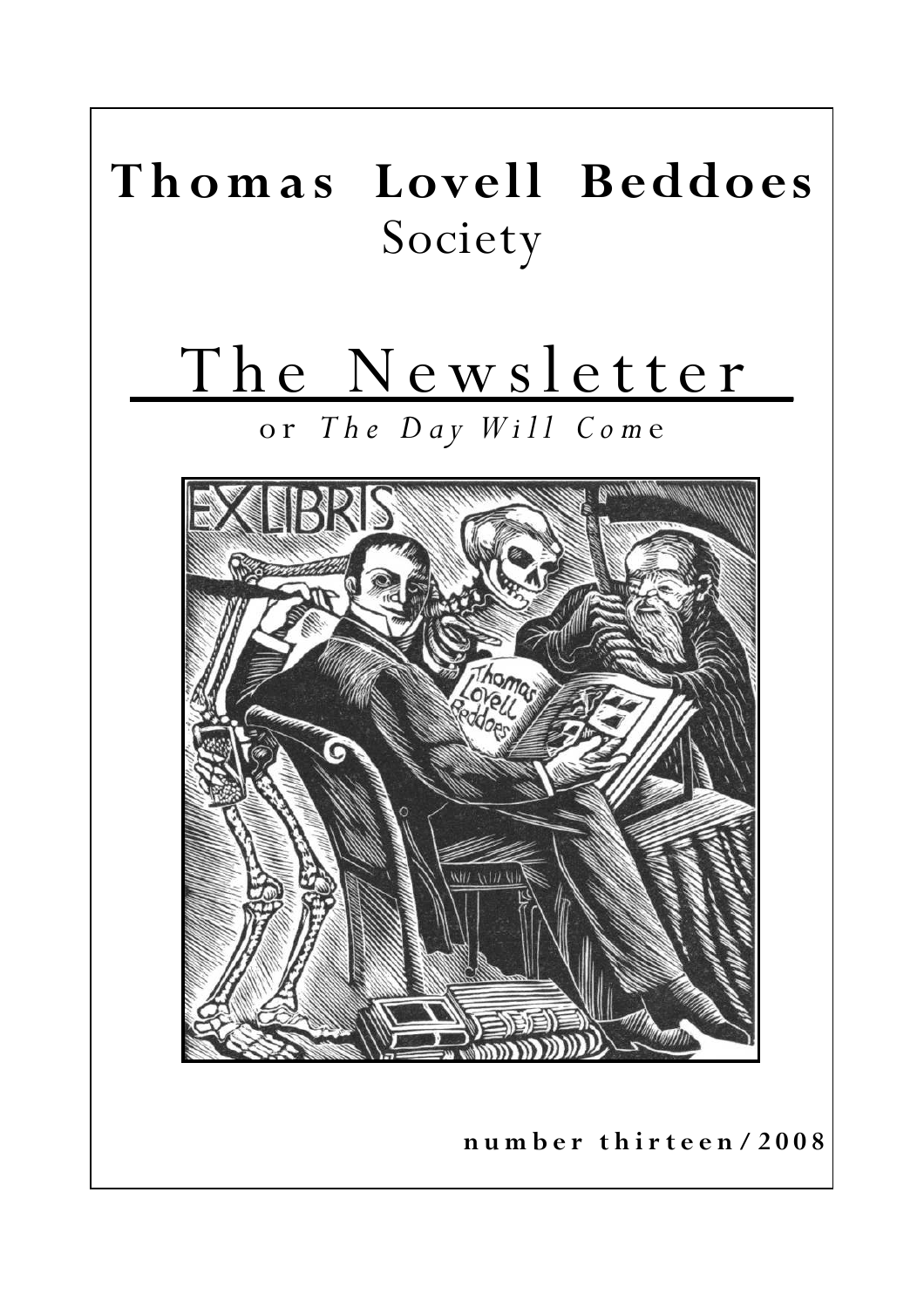# The Newsletter

 $\overline{(or The Day Will Come)}$ of the

# Thomas Lovell Beddoes Society

number 13 / 2008

#### In This Issue:-

1 Letter from the Editors

#### Poetry

2 **Jeff Holt** Laughter in the Charnel House

#### Features

- 2 Michael Bradshaw 'The Poetry of Beddoes'(from the website)
- 3 Hugh Parry 'Talk on TLB'at The Dead Poets, Derbyshire in 2006
- 7 Anna Maria Edgeworth in the National Portrait Gallery

#### Reviews

- 8 Alan Halsey reviews 'Romanticism, Medicine, and the Poet's Body' by James Robert Allard
- 9 Hugh Parry reviews 'The Ashgate Research Companion to Thomas Lovell Beddoes' ed M.Bradshaw, U. Burns.

#### 12 Bibliography Richard Geyer

13 New Members Books for sale

#### 14 Contacts and quiz

Information on 'Doomsday' The new Society Journal.

Dear Member,

Welcome to our new look newsletter which we hope you will enjoy.

The Newsletter has come about because our Journal has morphed into a peer-reviewed academic journal published annually by us and the University of Science and Arts of Oklahoma! Very respectable, and will continue to be edited by Shelley Rees who has accomplished this lofty transformation. Thank you Shelley. It is to be called 'Doomsday' and the first issue is due in 2009, more info on back page.

This smaller organ, The Newsletter (or The Day Will Come), is a space for news, opinions, items and writing which might not be appropriate or acceptable for 'Doomsday'. All Beddoesiana will be welcome. The editors are not responsible for the views expressed, they are your own. We would like to warmly thank our contributors for their hard work and inspiration. Please send us your contributions and ideas for future issues and thanks for your support.

> Best wishes Christine Hankinson, John Beddoes

The cover illustration is from John's bookplate design by Rosalind Bliss inspired by Rowlandson's Dance of Death published in Bristol in 1808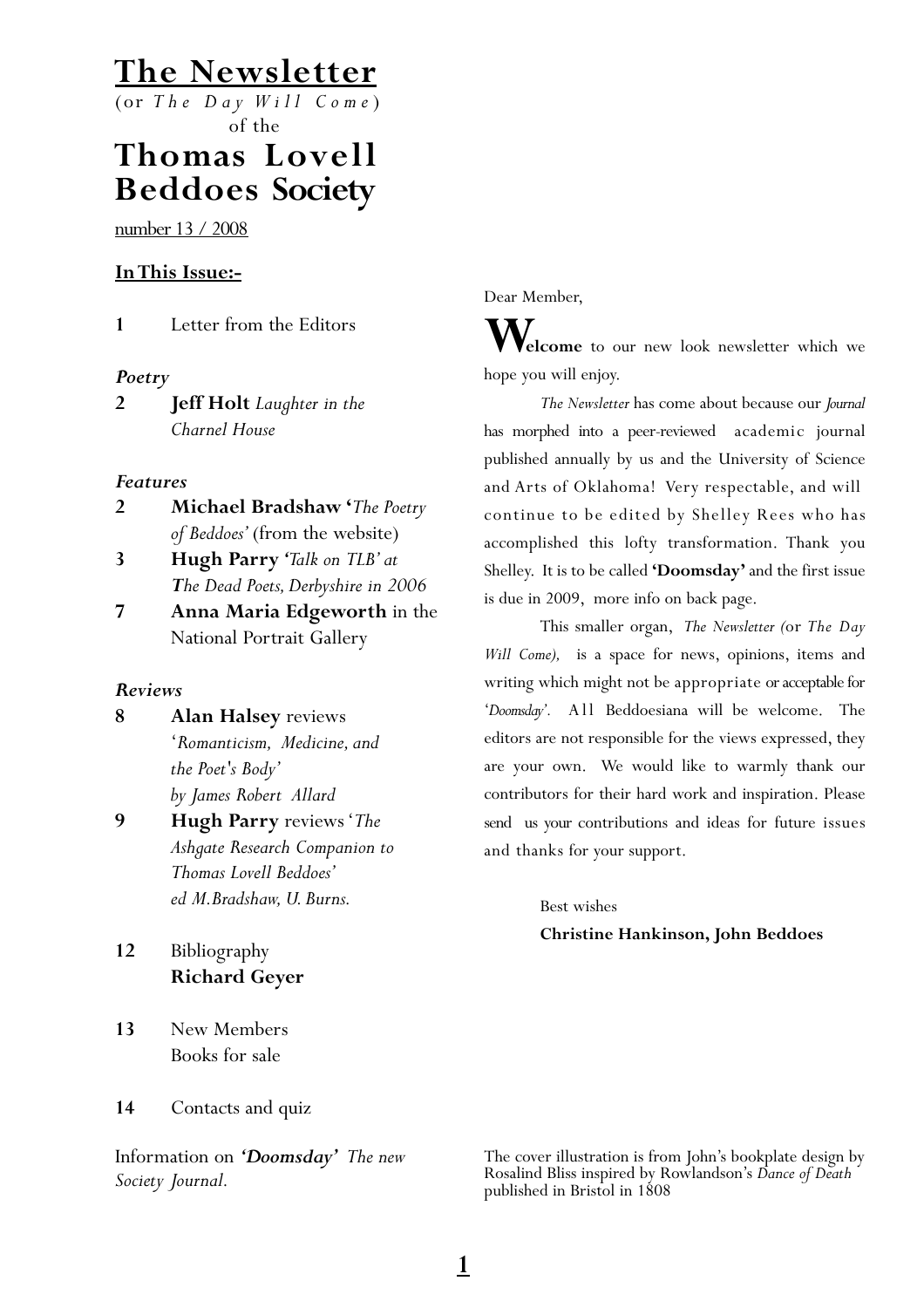# Poetry

#### Laughter in the Charnel House Jeff Holt

"We'll dance and laugh at the red-nosed gravedigger Who dreams not that Death is so merry a fellow. Thomas Lovell Beddoes, Death's Jest Book

The charnel house of words you left for us Rings with the laughter of a man who's seen His own picked skull and deemed it ludicrous.

Your dirges whisper that beneath the green Blades that we trample, corpses putrefy. Ghouls at our elbows long for us to die; If we could see such horrors, we'd go mad.

You saw, but recreated every scene: Your dead act foolishly, but seem serene Next to the men who mourn the dreams they had, Cursing their scepters, killing those they love.

Your Jest Book is a fitting epitaph, Dismissed as morbid by the ones above Too full of hopes to hear your spectral laugh.

eff is a Society member who grew up in Ft. Worth, Texas, and currently lives in Plano, Texas with his wife Sarena and their three cats. He became an ardent admirer of the works of Thomas Lovell Beddoes while working on a Master's in English at the University of North Texas. Currently, Jeff works as a clinical therapist. Jeff has won numerous awards for his poetry, including being a first prize winner in the Newbury Arts Association's annual poetry contest and the 3rd prize winner in the Robert Penn Warren poetry contest. He has published poems in William Baer's Sonnets: 150 Contemporary Sonnets, Measure, The Evansville Review, Rattapallax, Iambs & Trochees, The Formalist, The Texas Review, Pivot, The NeoVictorian/Cochlea, Cumberland Poetry Review, Sparrow, and other journals. Furthermore, Jeff has published poems online at www.thehypertexts.com,

www.poemtree.com,

and www.contemporaryrhyme.com.

# Features

 $\mathbf{W}_{\text{e}}$  thought it would be interesting for those not online to see some of the excellent articles on our website.

## The Poetry of Beddoes Michael Bradshaw

.

Thread the nerves through the right holes, Get out of my bones, you wormy souls. Shut up my stomach, the ribs are full: Muscles be steady and ready to pull. Heart and artery merrily shake And eyelid go up, for we're going to wake.- His eye must be brighter-one more rub! And pull up the nostrils! his nose was snub

This weird little poem is called Resurrection Song. Beddoes is often remembered as the poet of Dream Pedlary, which certainly makes an attractive anthology piece. But if we were to choose a single poem to represent his achievement, 'Resurrection Song' would be more challenging and a better reflection of his style. This is an extraordinary poem - brief, brilliant, and brutally comic. Once read, impossible to forget. The fashionably macabre theme is rendered with an anatomical detachment which recalls the laboratory of Victor Frankenstein, and yet the business of resurrection is also treated as slapstick farce. Neither the corpse nor the surgeon seem to know what they're doing, and their incompetence is spun into a frivolous ditty which leaves the imagined reader helpless with laughter.

Beddoes wrote Resurrection Song in Germany between 1825 and 1828 for inclusion in his satirical tragedy Death's Jest-Book.The character Wolfram has been murdered in the first act, and here in Act III a necromantic spell is about to raise him from the dead. But by this point Beddoes had layered the complicated scene with so much irony that he seems to have felt the song was excessive, and ran the risk of dispelling all seriousness completely. So he cancelled it, and consigned it to the margins of Death's Jest-Book as a fragment. Its stranded status is now one of its fascinations; as postmodern readers, we are consistently drawn to 'illegitimate' material that has been suppressed, rejected or erased.

Beddoes's comic style is so effortless that it's easy to overlook just how extreme a statement the poem makes. To begin with, its placement in time: these lines dramatise in banal, everyday terms what is either a religious miracle or a story out of science fiction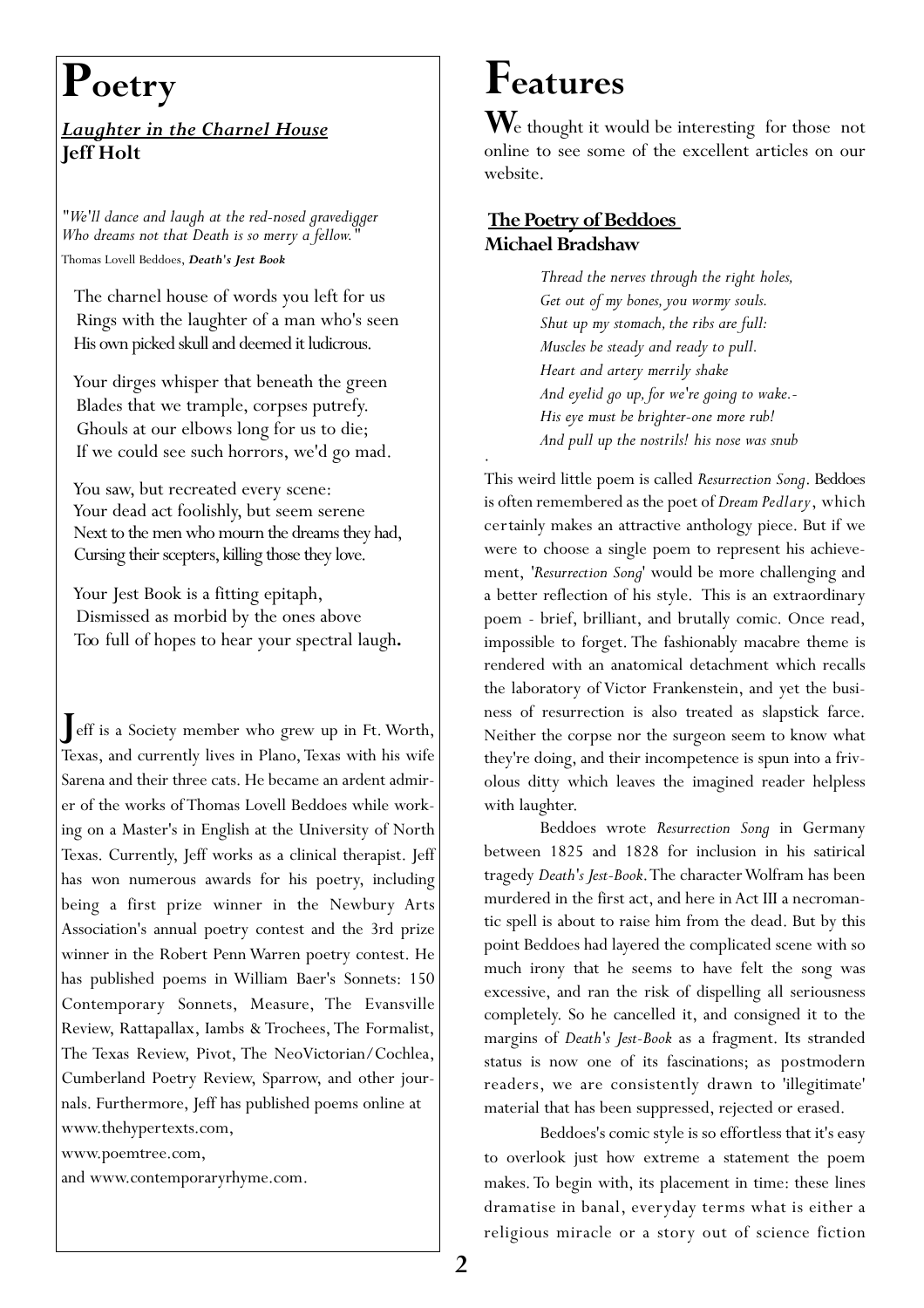(depending on your point of view) - the moment when a corpse is brought back to life. The speakers are at the very borderline between death and life. This raises all kinds of problems: for example, does the poem participate in any religious orthodoxy, and if so, why is it so harshly irreverent? Isn't resurrection supposed to happen at the end of time?-and in that case, this is a conversation we could never overhear. The song is all about the moment of transformation, and yet seems scornful of the miracle it describes. It is therefore both highly theatrical, and cynically destructive of the theatrical illusion. For all its charm, one begins to see why Beddoes may have considered it troublesome, and removed it from his already over-full drama.

Resurrection Song is also a good introduction to the intricacy of Beddoes's verse, with its relish of physical detail. For example, within the rattling rhythm of the couplets, there are internal rhymes and other sound effects; the echoing assonance of 'bones and 'souls' (l. 2), the rhymes of 'steady' and 'ready' (l. 4) and 'Heart and artery' (l. 5), the repetition of 'eye', parallel in adjacent lines.This accumulation of detail suggests the intricacy of mechanism, as the human body is patched up in readiness for its new life.A botched repair-job by rude mechanicals.

Resurrection Song therefore holds in miniature a wealth of Beddoes's eccentric gifts as the most criminally neglected writer of the British Romantic era. It has a provocative mixture of theological and anti-religious content. Despite its absurd burlesque tone, it speculates about human life, and searches for proof of an after-existence. Both the gross bodily detail, and the anatomist's love of precision come direct from the dissecting rooms and Beddoes's medical training at the University of Göttingen, where he boasted of his expertise with the scalpel. Its stranded status in the margins of that great dramatic shambles Death's Jest-Book is characteristic of Beddoes's habit of hitting upon his most intense images in fragments and miscellaneous pieces, free from the discipline of formal design, plot and characterisation. The poem is powerfully physical, but also undeniably metaphysical; a whole poem, but also a broken fragment of verse; tragic and farcical. It belongs in the pastiche sixteenth-century theatre, and equally in the operating theatre of nineteenth-century medicine. In all its tense contradictions, it is so much more powerfully true to Beddoes than the smooth and gorgeous lyric for which he is best remembered. Michael Bradshaw 2003

Another one you might have missed, here is the typescript of Hugh's talk on Beddoes which he gave to us at our 2006 AGM and curious punters of 'The Dead Poet', a public house in Derbyshire in 2006.

#### Talk on TLB at 'The Dead Poets' Hugh Parry

 $S<sub>weet</sub>$  are the thoughts that haunt the poet's brain Like rainbow-fringed clouds, through which some star Peeps in bright glory on a shepherd swain;

Thus trilled TLB in a juvenile sonnet entitled Thoughts. Mercifully, that's about the last nice thought you'll hear this evening. Here's a much more interesting thought: all it needs is a form to inhabit, so it's trying out a few possibilities:

Squats on a toad-stool under a tree A bodiless childfull of life in the gloom, Crying with frog voice, "What shall I be? Poor unborn ghost, for my mother killed me Scarcely alive in her wicked womb. What shall I be? shall I creep to the egg That's cracking asunder yonder by Nile, And with eighteen toes, And a snuff-taking nose, Make an Egyptian crocodile? Sing, "Catch a mummy by the leg And crunch him with an upper jaw, Wagging tail and clenching claw; Take a bill-full from my craw, Neighbour raven, caw, O caw, Grunt, my crocky, pretty maw! And give a paw."

I'll not be a fool like the nightingale Who sits up all midnight without any ale, Making a noise with his nose; Nor a camel, although 'tis a beautiful back; Nor a duck, notwithstanding the music of quack, And the webby, mud-patting toes. I'll be a new bird with the head of an ass, Two pigs' feet, two men's feet, and two of a hen; Devil-winged;dragon-bellied;grave-jawed,because grass Is a beard that's soon shaved, and grows seldom again Before it is summer; so cow all the rest; The new Dodo is finished. 0! come to my nest.

Welcome to the bizarre world of TLB, whose abruptly truncated life spanned most of the first half of the 19th century, but who would have contrived to be an uneasy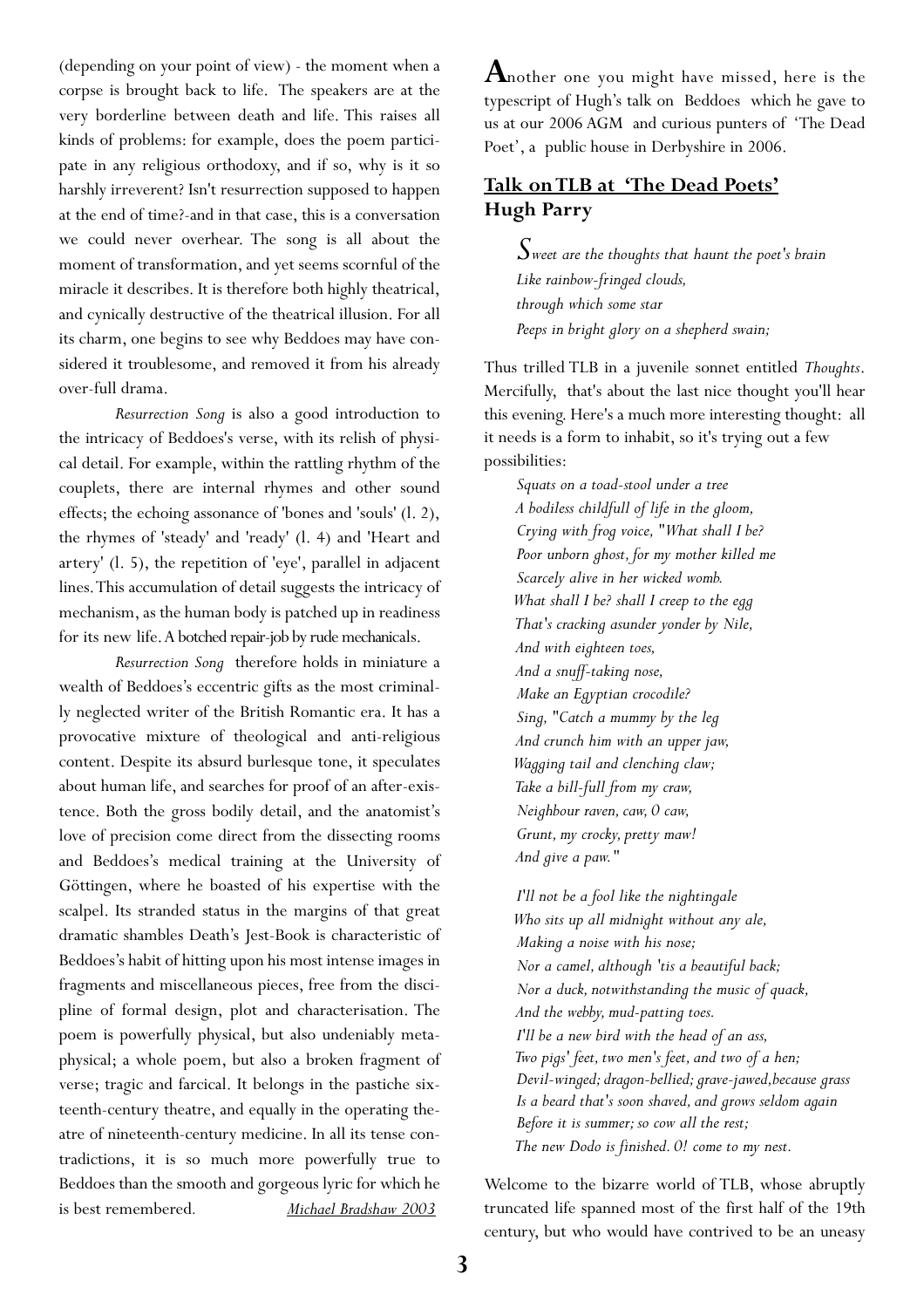maverick any time, anywhere. Poet, physician, metaphysician, anatomist, revolutionary, linguist, drinker, sexual deviant, melancholic, joker, would-be arsonist, selfharmer, freak, failure, genius.

In the critical histories you may find passing tributes to him, patronising or thin-lipped, as the uncrowned laureate of the ghoulish and the morbid.

> . ..thou know'st Full many a tale of shrieking ghost, And wandering fay, and gibing sprite, That laugh away the hours of night.

Indeed he does. But who wants to listen?

Not in the popular playhouse, or full throng Of opera-gazers longing for deceit; Not on the velvet day-bed, novel-strewn, Or in the interval of pot and pipe; Not between sermon and scandalous paper, May verse like this e'er hope an eye to feed on't. But if there be, who, having laid the loved Where they may drop a tear in roses' cups, With half their hearts inhabit other worlds; Such may perchance, with favourable mind, Follow my thought along its mountainous path.

The singer of that new Dodo lyric is asked: 'And what's your tune?' He replies:

> What is the night-bird's tune, wherewith she startles The bee out of his dream and the true lover, And both in the still moonshine turn and kiss The flowery bosoms where they rest, and murmuring Sleep smiling and more happily again? What is the lobster's tune when he is boiled? I hate your ballads that are made to come Round like a squirrel's cage, and round again. We nightingales sing boldly from our hearts: So listen to us.

Let's leave the boiling lobster for the moment. Can he do nightingales? The young TLB could indeed turn out Keats pastiches:

To a Bunch of Grapes, ripening in my window

Cluster of pregnant berries, pressed In luscious warmth together, Like golden eggs in glassy nest, Hatched by the zephyr's dewy breast In sultry weather; Bubbles of light, with sweetness swollen, Balls of bright juice, by breezes rollen And bandied high I watch with wondrous care each day

Your little spotted blushes, Dyed by the sun's rude staring ray; And soon I hope you'll ooze away In sunny gushes. Then shall ye, veiled in misty fume, In polished urn be flowing With blood of nectar, soul perfume, Breathe on our cheeks a downy bloom With pleasure glowing.

It shows promise. Well, anyway, it shows an abundance of sticky adolescent sensibility and a woozy verbal relish. But later he'll learn to get drunk like a man:

#### Lord Alcohol

Who tames the lion now? Who smoothes Jove's wrinkles now? Who is the reckless wight That in the horrid middle Of the deserted night Doth play upon man's brain, As on a wanton fiddle, The mad and magic strain, The reeling, tripping sound, To which the world goes round? Sing heigh! ho! diddle! And then say - Love, quotha, Love? Nay, nay! It is a spirit fine Of ale or ancient wine, Lord Alcohol, the drunken fay, Lord Alcohol alway!

Who maketh pipe-clay man Think all that nature can? Who dares the gods to flout, Lay fate beneath the table, And maketh him stammer out A thousand monstrous things, For history a fable, Dish-clouts for kings? And sends the world along Singing a ribald song Of heigho! Babel? Who, I pray - Love, quotha, Love? Nay, nay! It is a spirit fine Of ale or ancient wine, Lord Alcohol, the drunken fay, Lord Alcohol alway!

Shall we drink to that? I give you Lord Alcohol.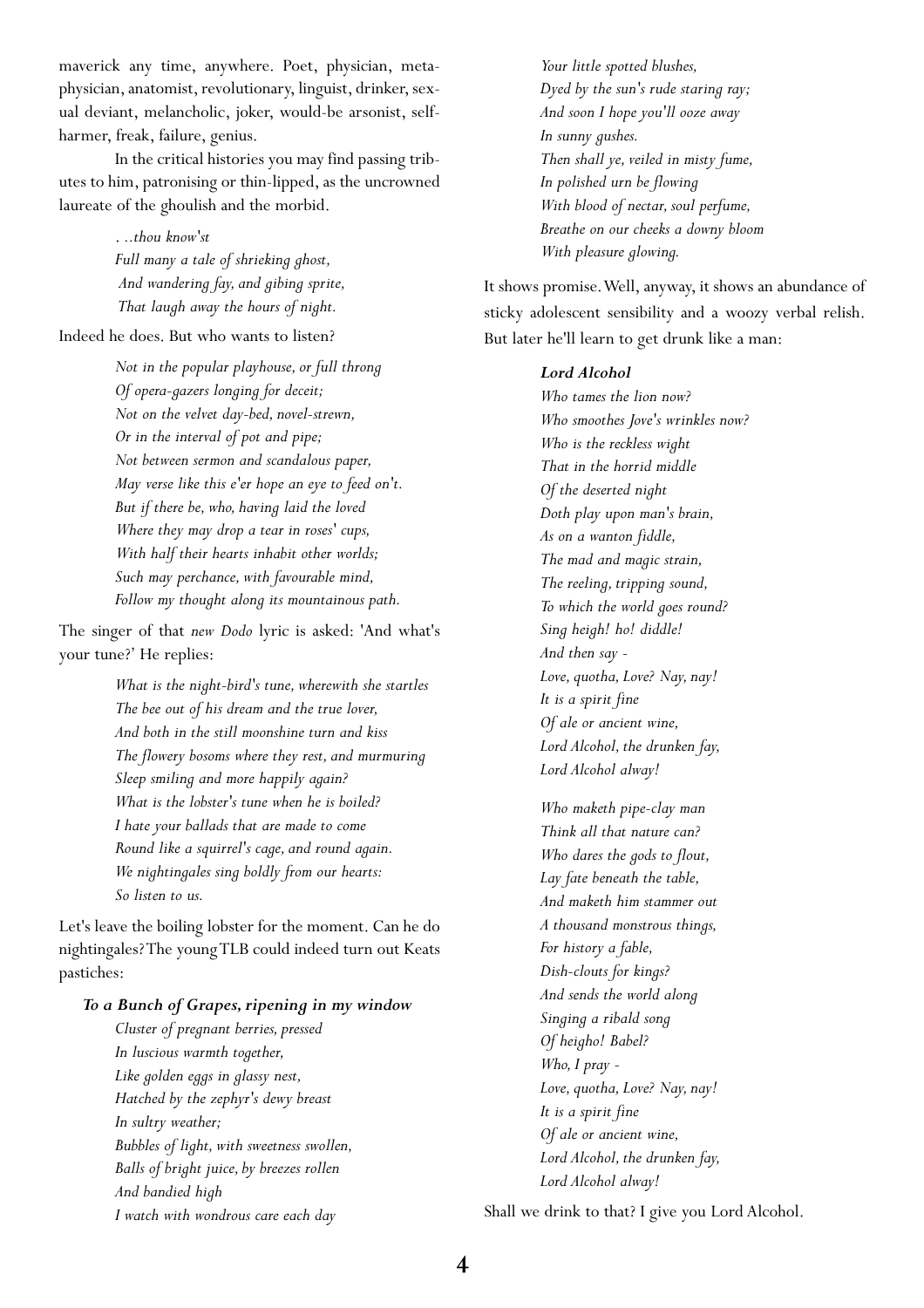Who else would be read by a fiery-eyed young misfit in the 1820's?

> A flooding summer burst on Poetry; Of which the crowning sun, the night of beauty, The dancing showers, the birds whose anthems wild Note after note unbind the enchanted leaves Of breaking buds, eve, and the flow of dawn, Were centred and condensed in his one name As in a providence - and that was SHELLEY

In his more mature years,TLB didn't just talk the talk he walked the walk in revolutionary politics in Germany and Switzerland dangerously enough to make places too hot to hold him. But you'll see little overt sign of this in his poetry. Shelley may have been his guru, but TLB wrote his political tracts in prose - and in German.

What of earlier writers? Whom does a trendy young poet read and imitate? The Jacobean dramatists the role models for the New Theatre of fine frenzy and sardonic detachment.

> Duchess: Who am I? Bosola: Thou art a box of worm-seed, at best, but a salutory of green mummy:- what's this flesh? a little crudded milk, fantastical puff-paste; our bodies are weaker than those paper prisons boys use to keep flies in; more contemptible, since ours is to preserve earthworms. Didst thou ever see a lark in a cage? such is the soul in the body: this world is like her little turf of grass, and the heaven o'er our heads, like her looking-glass, only gives us a miserable knowledge of the small compass of our prison. (Duchess of Malfi Act IV Sc 2)

Here is TLB with a Jacobean put-down of his own from an early play called The Second Brother;

- Now, my velvet fellow,

Let's measure limbs. Well, is your flesh to mine As gold to lead, or but the common plaister That wraps up bones? Your skin is not silk; Your face not painted with an angel's feather With tints from morning's lip, but the daubed clay; These veiny pipes hold a dog's lap of blood. Let us shake hands; I tell thee, brother skeleton, We're but a pair of puddings for the dinner Of Lady worm; you served in silks and gems, I garnished with plain rags.Have I unlocked thee?

Beddoes loved the fizzing energy of the Jacobeans in their manic phases, too: slangily rhythmic, laden with farfetched imagery and conceits - fast-frame pyrotechnic displays: Here's John Marston's Malcontent in 1604:

imaginations, tricks, conceits! Sir Tristram Trimtram, come aloft Jack-an-apes with a whim-wham: here's a Knight of the land of Catito shall play at trap with any page in Europe, do the sword-dance with any morris-dancer in Christendom, ride at the ring till the fin of his eyes look as blue as the welkin, and run the wild goose chase even with Pompey the Huge.

TLB's play *Death's Jest Book* begins with the jester, Mandrake, telling his girlfriend that he's off on an expedition:

> Am I a man of gingerbread that you should mould me to your liking, or hath my will a man's nose to follow? To have my way, in spite of your tongue and reason's teeth, tastes better than Hungary wine; and my heart beats in a honey-pot now I reject you and all sober sense: so, I prithee,go back to my master, the Doctor, and tell him he may seek another zany for his booth, a new wise merry Andrew. My jests are cracked, my cox comb fallen, my bauble confiscated, my cap mediatized.Toll the bell; for Jack Pudding is no more! ...There, Kate, in that Sphynx land they made the roads with the philosopher's stone.There be wise croc odiles whose daughters are more cunning than the witches of Lapland, and fairer than the Lotus of the Nile.There can one chat with mummies in a pyramid, and breakfast on basilisk's eggs...

And then there's Shakespeare. 'The King looks well', one character cheerily remarks. He is put firmly in his place:

> Yet men die suddenly: One sits upon a strong and rocky life, Watching a street of many opulent years, And Hope's his mason.Well! today do this, And so tomorrow; twenty hollow years Are stuffed with action:- lo! upon his head Drops a pin's point of time; tick! quoth the clock, And the grave snaps him.

This is a patchwork of echoes. The pin comes from Richard II:

> ...within the hollow crown That rounds the mortal temples of a king Keeps death his court; and there the antic sits, Scoffing his state and grinning at his pomp; Allowing him a breath, a little scene, To monarchize, be fear'd, and kill with looks; Infusing him with self and vain conceit, As if this flesh which walls about our life Were brass impregnable; and, humour'd thus, Comes at the last, and with a little pin Bores through his castle wall, and farewell, king!

- dreams, dreams, visions, fantasies, chimeras,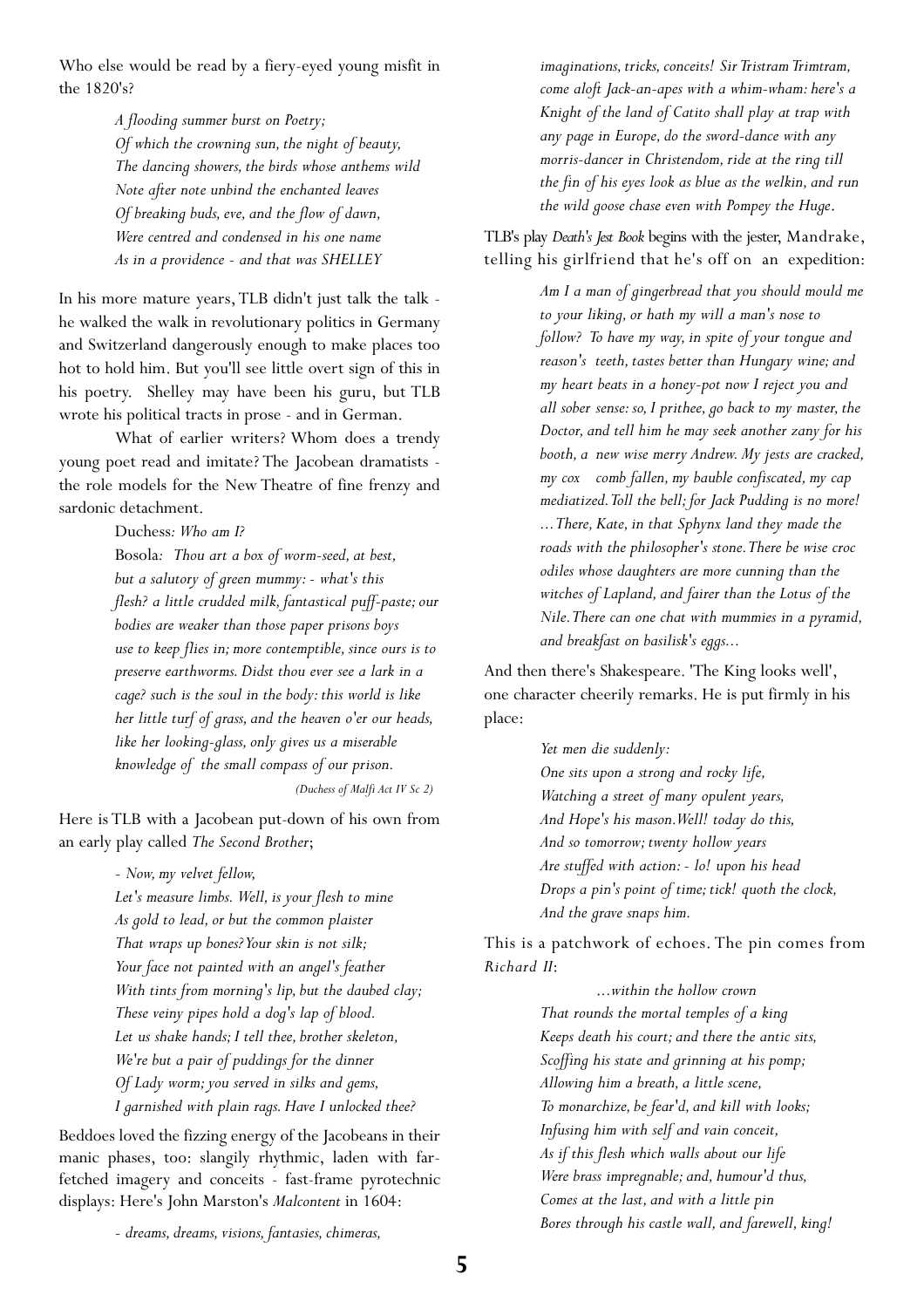This is such a quintessentially Beddoesian passage that one wonders if anticipatory plagiarism is possible. Here's the pin again, but, as usual, the theft has TLB's fingerprints on it:

#### ...Methinks

The look of the world's a lie, a face made up O'er graves and fiery depths; and nothing's true But what is horrible.- Luckless man Avoids the miserable bodkin's point, And, flinching from the insect's little sting, In pitiful security keeps watch, While 'twixt him and that hypocrite the sun, To which he prays, comes windless pestilence, Transparent as a glass of poisoned water Through which the drinker sees his murderer smiling; She stirs no dust, and makes no grass to nod, Yet every footstep is a thousand graves, And every breath of her's as full of ghosts As a sunbeam with motes.

Even the naive soul who thought the King seemed so perky has learnt better, and can now make an observation which is pure Beddoes, triple-distilled:

> Such things may have been; The crevice 'twixt two after-dinner minutes, The crack between a pair of syllables May sometimes be a grave as deep as 'tis From noon to midnight in the hoop of time.

And TLB the anatomical researcher is typically seen in the image of the body as a Frankensteinian piece of botch-job tailoring:

> ...Does thy soul Not wear a fleshy shirt, a cloak of skin, Art not sewn up with veins and pegged together With bony sticks and hinges?

Over-acquaintance with the raw materials might explain the skull-and-bones relish which accompanies his more jocular moods:

> I want a whistle, Sir; aye, and a comb To keep my hair straight on my forehead; and A porridge-spoon.Are your bones sound? I mean To drink my punch out of your scull tonight.

I hope the man is beginning to appear in and behind the style.TLB's first venture into print was with a collection called The Improvisatore. Later he tried to destroy every copy - an understandable act of criticism.The poems are rotten both in subject matter and quality, but hugely enjoyable as a romp through the under-ventilated brain of an adolescent steeped in too much Gothic decadence.

The protagonist of one of his creepy stories is a frightful young delinquent called Leopold, who murders his saintly foster-father at the promptings of a fiend in exchange for the power to ride the storm. In this passage we see the unpromising lad's childhood. Beneath the absurd melodrama is an unmistakeable, if distorted, echo of Beddoes's alienation, his innate response to the grand and the grotesque, and his craving to be someone amazing and magnificent:

> He knew no playmates but the stormy blasts, Which seemed to whisper some dark secret dread As he would sleep among them, with his head Swathed in lank dripping tresses, and cry out With joy to his rude playmates, while his shout (He thought) was written in the lightning red. Oh! how he longed to bind his bronzed brows With a bright snake of fire, wove from the flame Of those swift glimpses;or to hear his name Roared in the thunder which they gild: he raged And bared his breast, wherein were cribbed and caged The thoughts that seared it.Then with mops and mows

> He darted through the storm, like some wild bird: He spurned the wind, and stretched his longing arms, Hugging the tempest and its brood of harms With horrible delight; his whooping yell Struggled with the hoarse blast; its striving swell Dwelt on the clouds, and in the vales was heard.

But the realities of the pursuit of joy or success are pretty grim:

> I have been one that thought there was a sun, A joyful heat-maker; and like a child By a brook's side spooning the sparkles out, I caught at his reflection in my soul, And found 'twas water painted with a lie, Cold, bitter water; I have cried it out.

What can we expect or aspire to in a biosphere that's a blink of the cosmic eye:

> Why what's the world and time? a fleeting thought In the great meditating universe, A brief parenthesis in chaos.

So what can a misfit do in a fraudulent world?

#### The Runaway

Has no one seen my heart of you? My heart has run away; And, if you catch him, ladies, do Return him me, I pray. On earth he is no more, I hear, Upon the land or sea; For the women found the rogue so queer,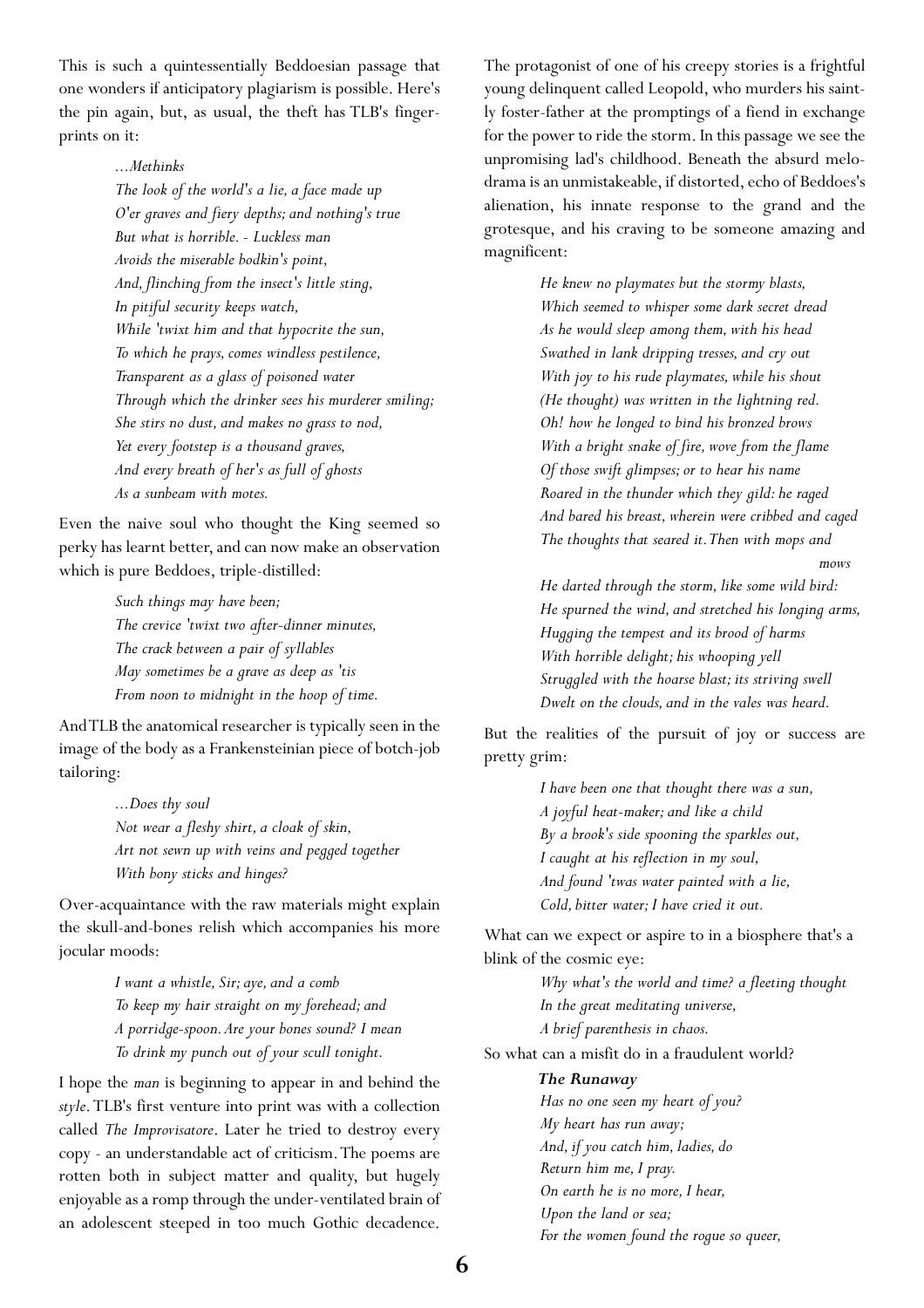They sent him back to me. In heaven there is no purchaser For such strange ends and odds, Says a Jew, who goes to Jupiter To buy and sell old gods.

So there's but one more place to search, That's not genteel to tell, Where demonesses go to church: So Christians fair, farewell.

The poetry he finds in his quest certainly has a whiff of sulphur clinging to it. Is it actually worth reading? 'I ought to have been among other things a good poet',

hewrote in his suicide note. "Poor bird", he said wryly of himself:

> Poor bird, that cannot ever Dwell high in tower of song: Whose heart-breaking endeavour But palls the lazy throng.

But is that lack of talent or lack of encouragement? Either way, he was a man with limits to his stamina for both poetry and life. But sentimentality would incur the fury of Beddoes's ghost, and that is not an entity it would be wise to get the wrong side of.You've heard some of his work, and you'll hear more. You decide.

Hugh Parry 2006



#### Anna Maria Edgeworth

On a recent visit to The National Portrait Gallery in London to see their **Bluestocking Exhibition** I was overjoyed to find myself gazing at TLB's mother! (to be).There she is, on the right.The artist has placed a screen behind her to contrast her dark hair at a time when powdered hair and wigs were the fashion.

Her sister Maria is seen discussing plans with her father Richard Lovell Edgeworth, probably Emmeline by her side and his third wife and Anna looking on.The watercolour is dated 1787 when Maria was about 20, Emmeline ( TLB's favourite aunt and mother to Zoe King) is 17 and Anna 15.

Christine Hankinson

The Edgeworth Family by Adam Buck by permission Michael Butler; photograph © National Portrait Gallery, London Thanks to Rachel Eley fro sending me the print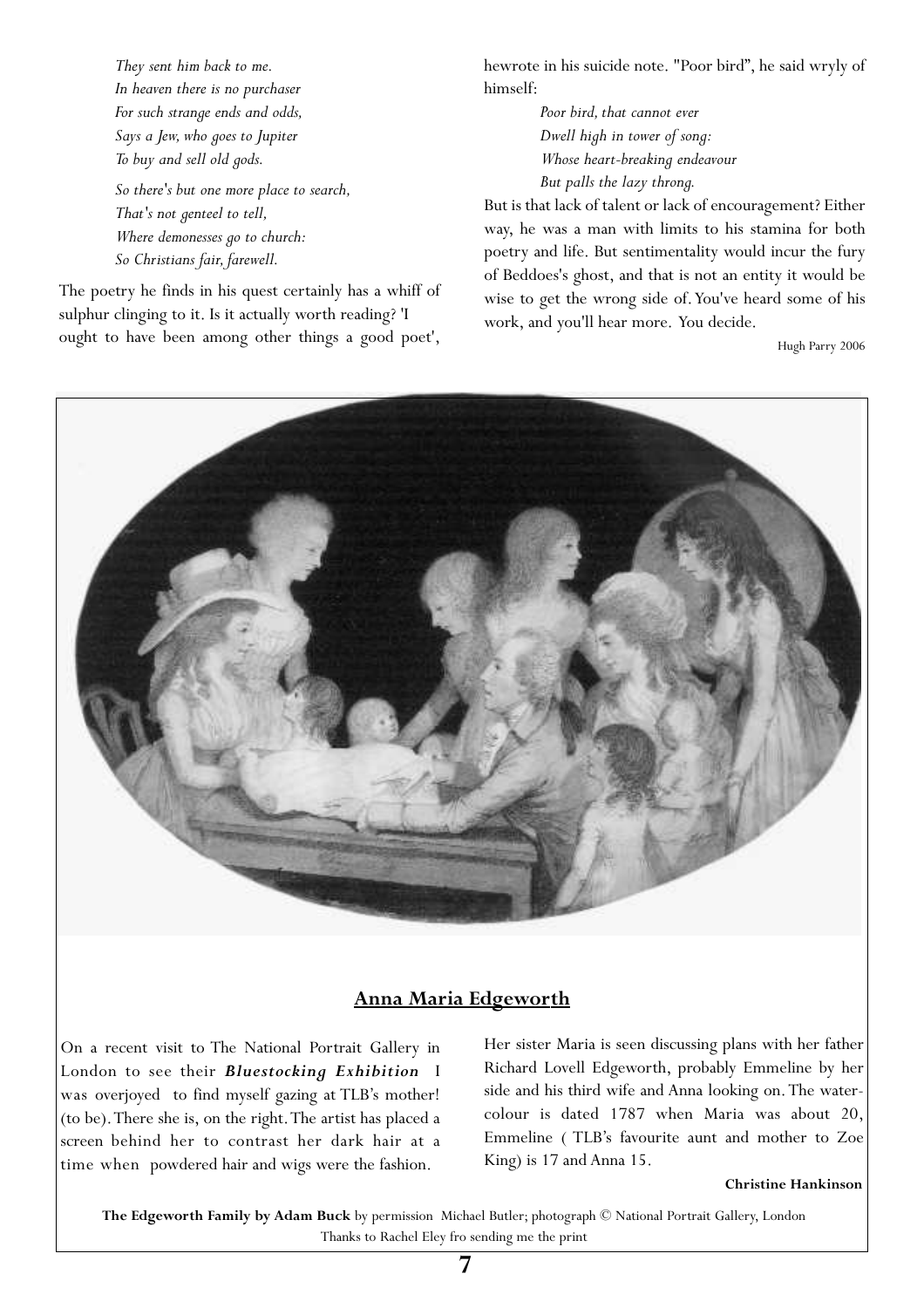# Reviews

Romanticism, Medicine, and the Poet's Body by James Robert Allard Ashgate 2007, 174pp. ISBN 978-0-7546-5891-7. £50

#### The Debt to Anatomy Alan Halsey

The title of James Robert Allard's book intrigued me at once. Being a non-specialist I have little knowledge of the work done to link its three components. Much of the intrigue came from the expression 'the Poet's Body' and I looked forward to the detection of poets' bodies in their writings.As it turns out there are very few disinterments in Allard's study until he comes to Thomas Lovell Beddoes. His gaze is generally more abstract. Rather than poets' bodies his subject is, in his own words, 'the interpenetration of poetry and medicine' in the Romantic period.This is a sufficiently engaging subject for me not to grumble too much about any missing bodies, even while I wish that Allard used the word 'interpenetration' more sparingly. It sometimes appears several times in one paragraph and I do wonder how much interpenetration the world can bear.

The opening chapter is a deft survey of the development of medicine during the 'Romantic Century' (1750-1850) and of the 'changing fortunes' of what had been its 'three hierarchically arranged groups': physicians, surgeons and apothecaries. He stresses the importance and influence of 'direct empirical knowledge of the body unmediated by text' as advocated by William and John Hunter, and the significance of the arguments for and against anatomy in the context of the philosophical question of mind/body duality as well as medical speculations for and against the 'vital principle' and 'sensibility' which underlie the variant practices of William Cullen and John Brown.As a proponent of the 'union of the different branches of medical practice' Dr Thomas Beddoes is seen as the reformer who 'serves as a sort of bridge between the surgeon-anatomists like the Hunters and the physicians like Cullen and Brown'. Allard argues that by stripping medical practice of its quack reputation these advances, reforms and controversies drove towards establishing 'medicine's rhetoric of legitimacy', 'focused on asserting medical control over the body', to the point that the 1858 Medical Act made 'the medical establishment … one of the most dominant institutions of the cultural landscape.' We might expect this phenomenon to express itself in the poetry of the period and this is Allard's subject, although he rightly alludes to the broader social implications. In our own world medical authority is paramount. Medicine has assumed the mantle of morality and you're more likely to be collared for smoking in a public place than for credit card fraud, at the same time as medical research rapidly advances into realms no ethic has yet embraced.

Allard's initial approach to the 'interpenetration of poetry and medicine' is to look at William Wordsworth's preface to the Lyrical Ballads and Joanna Baillie's 'Introductory Discourse' to A Series of Plays: In Which It Is Attempted to Delineate the Stronger Passions of the Mind. He reveals how Wordsworth draws on medical discourse to underscore his notion of the poet as 'a man speaking to men'. When Wordsworth writes that 'The end of Poetry is to produce excitement in coexistence with an overbalance of pleasure' Allard shows us that he is using apparently commonplace words in senses which owe much to Brown's Elements of Medicine. 'Excitement' was a central concept in Brown's theory: 'Excitement, the effect of the exciting powers, the true cause of life, is, within certain boundaries produced in a degree proportioned to the degree of the stimulus.' I feel less convinced about Allard's claim that Baillie's emphasis on 'physical manifestation' in the theatre derives directly from newlyestablished views of the body. Perhaps the argument is simply underdeveloped. It is certain that Baillie was objecting to contemporary 'closet drama' but we need to be told more about the difference between her notion of 'physicality' in the theatre and that of dramatists who wrote in the medical dark ages.

The main focus of Allard's book is his study of three 'Poet-Physicians': John Thelwall, John Keats and Thomas Lovell Beddoes. He grants that there is something problematic in designating Thelwall and Keats as 'Poet-Physicians' in that neither progressed from the study to the practice of medicine: 'only Beddoes can properly be called a physician.' It is true that Beddoes is the only one of the trio whose medical studies were lifelong but as Allard concedes 'there is some debate as to whether he actually practiced medicine.' This does not, I think, affect Allard's thesis since his concern is with poets trained to look at the body from a medical perspective. Why the Romantics' (and in particular Beddoes') interest in medicine failed to carry into therapeutic practice is a separate and more speculative question.

Allard's account of Thelwall's use of the concept of a material 'vital principle' in the attempt to heal the 'body politic' is entertaining and enlightening. He does however concentrate on Thelwall's prose and the reader looking for a body in a poem will again be disappointed. Keats' poems offer a much likelier bone house. Allard's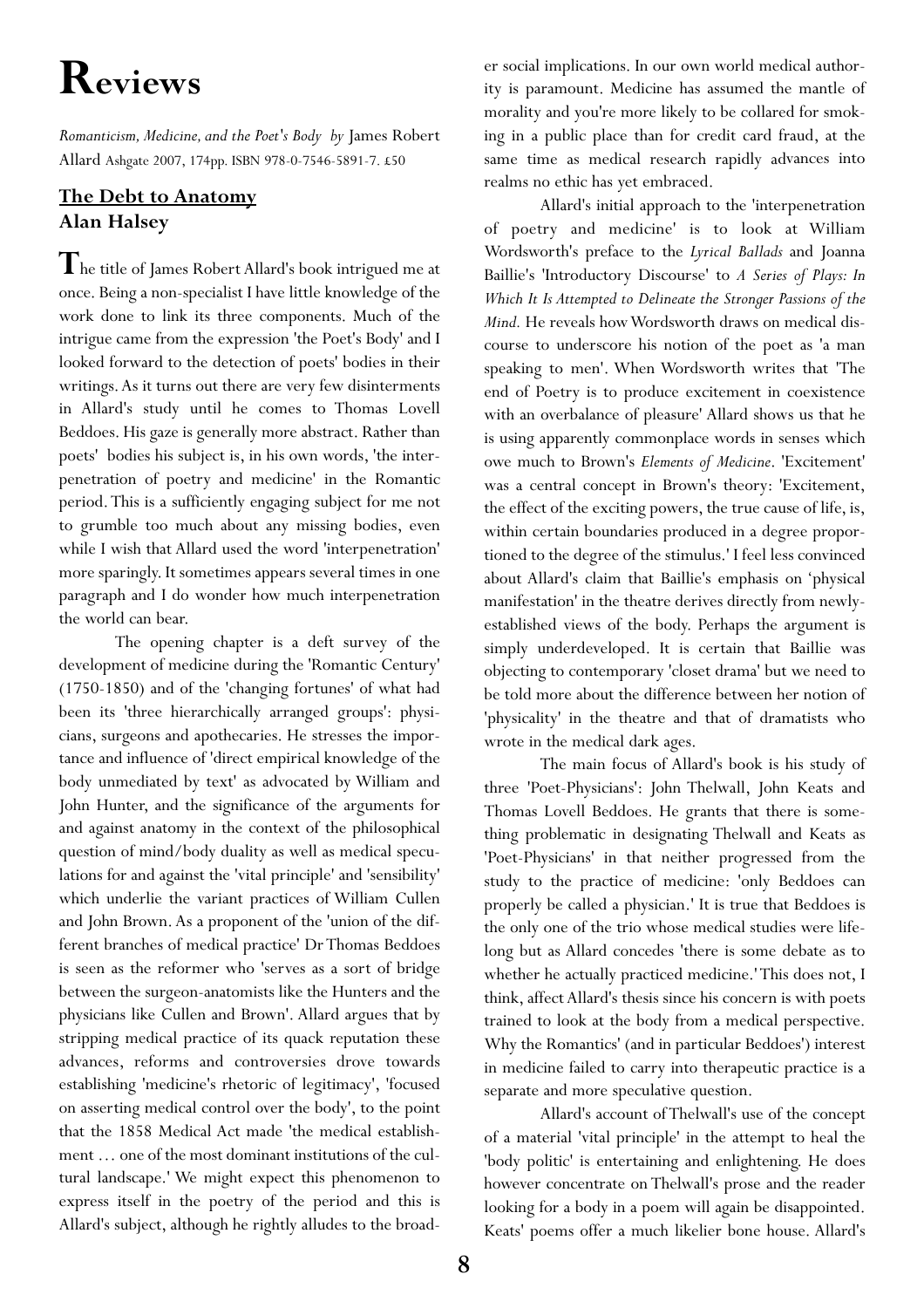chosen texts are Hyperion: A Fragment and The Fall of Hyperion: A Dream. The degree to which Keats' medical training is legible in his poems has been much discussed and is a crux in the reading of both his life and work, resulting perhaps in a pre- if not over-determination of any interpretation of a poem or passage. Consider one of Allard's citations, from 'the first extended description of the Titans' in 'Hyperion':

> Dungeon'd in opaque element, to keep Their clenched teeth still clench'd, and all their limbs Lock'd up like veins of metal, crampt and screw'd; Without a motion, save of their big hearts Heaving in pain, and horribly convuls'd With sanguine feverous boiling gurge of pulse.

Allard comments that 'the careful descriptions of bodies in pain, the use of […] medical terminology […] and even the framing of a sort of clinical tableau, all indicate that medicine has a literal presence in the text.' Perhaps. On the other hand you can find comparable passages in Blake's prophecies and we know that Blake had no medical background, owing his knowledge of anatomy to his training as an artist. The presiding influence on both poets (as Allard acknowledges in the case of Keats) is Milton, one of whose misfortunes was to live long before the medical enlightenment. I must remark that Allard's analysis of the infamous attack on Keats by 'Z' (Lockhart and Wilson) is engaging, for he sees it as also a reactionary response to medicine's newfound legitimacy following the Apothecaries Act of 1815: 'Z not only attacks Keats as a bad poet, but he also suggests that Keats, as a "starved apothecary", is little more than a quack.'

Beddoes, who spent his life studying bodies and whose poetry offers so many specimens, is the ideal subject for Allard's thesis and the chapter '"The Body's Laws": Flesh, Souls, and Transgression in Thomas Lovell Beddoes's Death's Jest-Book' is his best. By way of contextualising the writing of the earlier draft of the play Allard gives a careful account of the progression of Beddoes' anatomical studies and also of the uncertainties which led to his 'conviction of the absurdity & unsatisfactory nature of human life' causing him to 'search with avidity for every shadow of a proof or probability of an after-existence, both in the material & immaterial nature of man' (letter to Kelsall, 1827). This does seem the soundest approach, as I believe is Allard's view that the play is structured around a hierarchy of fools - Mandrake, Wolfram and Isbrand - who in distinct ways wilfully attempt to overcome the dichotomies of mind/body and life/death. Allard refers to them as 'Beddoes's curious, tripled version of the Poet-Physician, which he calls

"Death's Fool" and remarks that 'the figure of "Death's Fool" … embodies both doctor and patient, operator and operated-on.' The details of Allard's analysis deserve more consideration than a brief review permits and I confine myself to two general remarks.Allard's approach to the play allows him to sidestep the facile notion that Death's Jest-Book expresses no more than Beddoes' 'obsession with death' and to emphasise Beddoes' belief that the understanding of death will provide insights into both the origin and maintenance of life. In this respect Beddoes participated in the mainstream medical studies of his time, even if his contribution is in a wilder key than any textbook. The consequence is that Allard comes to the welcome and uncommon view that: 'Death's Jest-Book appears to have succeeded': 'As a fragmented textual body, lacking "edges" and "closure", the play embodies the contradictions of an age and poet that sought to reconcile old metaphysical problems in the light of new physical "certainties" foregrounded by the emergence of scientific medicine as one of the most dominant discourses of power. And in "failing" to effect successfully a reconciliation, in allowing the contradictions to remain unresolved, Death's Jest-Book succeeds in walking the space between.' Alan Halsey

Our second review is of the scholarly volume of current Beddoes' criticism: The Ashgate Research Companion To Thomas Lovell Beddoes edited by Ute Burns and Michael Bradshaw, Ashgate Publishing Limited, £60

------------------------------------------------------------------------------

#### The Ashgate Research Companion to TLB Hugh Parry

 $\blacksquare$  o begin, as the Introduction does, with some canonfire. In the Cathedral of Worthy Eng Lit, the likes of Keats and Shelley are strolling up and down the aisles in full canonicals with proprietary confidence. Question: can we find a place for Beddoes amongst the minor canons? Someone could usefully be i/c tombs, for example, but we don't want too rigid a job description: he needs to be 'situated', without being 'subsumed into a canonical agenda'.The time is right to sneak him in, though. His works are 'finding their way onto undergraduate literature curricula, a crucial condition of lasting canonical status'.

Now, if you live in the rarefied air of Academia, the proof that your specialised niche is not going to crumble away and drop you into a black hole of irrelevance is that your pet author or subject has infiltrated the booklist which agile undergraduates find ways to avoid actually reading. If some of them do read Beddoes, then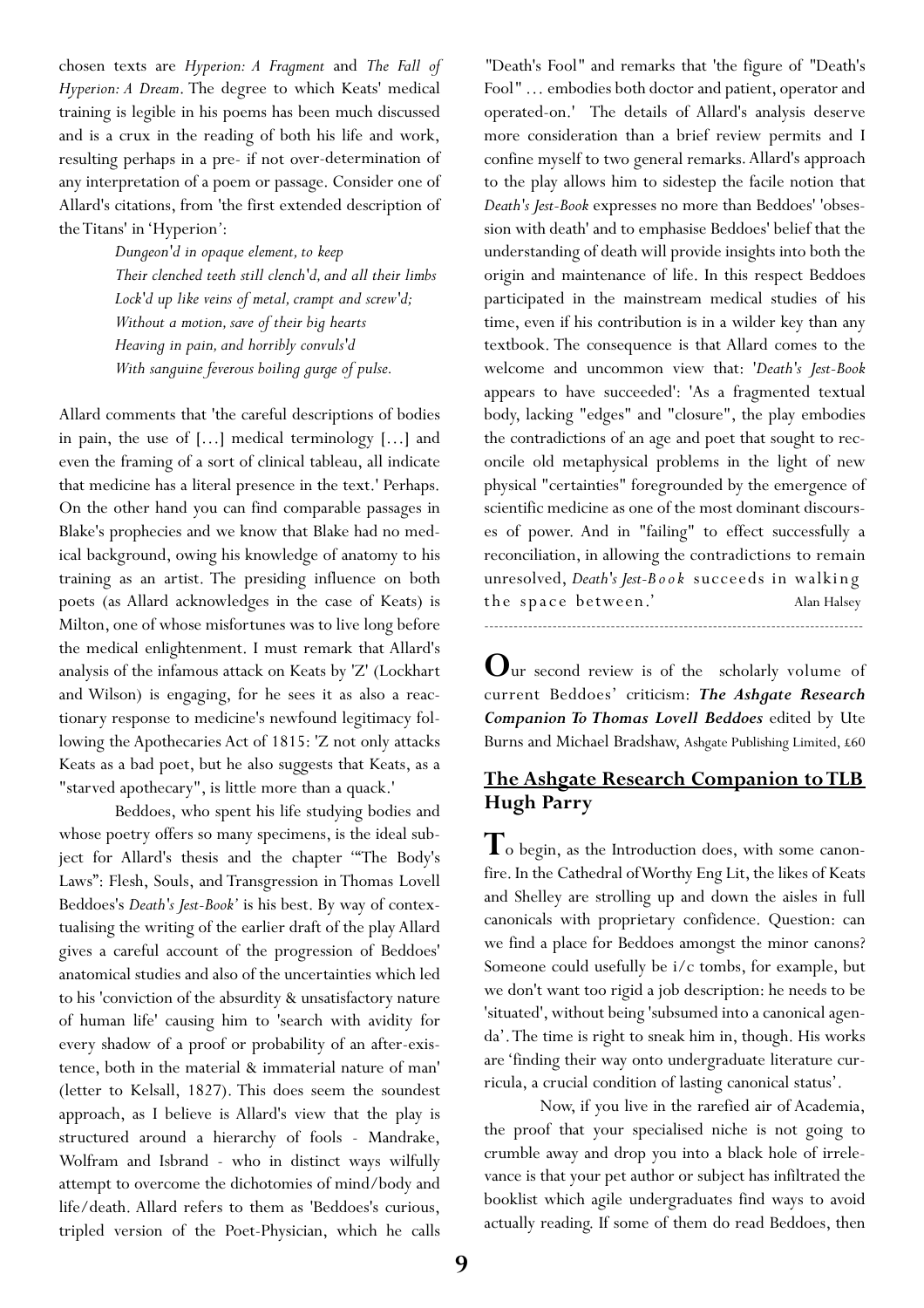let us rejoice. I don't mean this to sound snide: a twentyyear-old who likes words and isn't frightened off by a literary format which looks rather un-user-friendly should love Death's Jest Book.

Cathedrals need more than staff. Charging an entry fee shrinks the visitor numbers - not a bad thing, apparently, because too many oiks dissipate the numinous ambience. Hardback books of critical essays costing sixty quid should certainty slow the turnstile. (Of course, when you're a member of the chapter, paperback critical interpretations of your oeuvre can be published for undergraduate pockets, although surely they all get their plagiarism on-line these days.) Are the only people coming in those with a guide to ecclesiastical architecture under their arm?

Defining 'the canon' as the writing considered important enough to put on an undergraduate syllabus is an admission of defeat. Why are the paperback editions and selections of writers of the past in not-obviously-esoteric imprints, even Penguins, often now prepared by academics who use the introduction to offload the paper they delivered at some symposium? Apparently, because the notion of a General Reader has been jettisoned in despair. Only professionals and apprentices are going to read the stuff, so there is no need to transmit enthusiasm or tickle the curiosity or reassure the reader that poets never wrote for curricula. In passing, shall I say that only two contributors to this book express any warmth and appreciation for their subject, Michael O'Neill and Alan Halsey, or treat Beddoes as a poet. Only Alan Halsey dares to hint that Beddoes just might be capable of writing rather badly as well (as opposed to castigating him for unacceptable opinions).

Enough said; too much, perhaps. But when a wave of critical modishness ebbs, another will replace it. If the General Reader becomes extinct, what kind of monkeying about with DNA is going to resurrect or recreate that new Dodo? Berns and Bradshaw talk of a 'team' of critics, which sounds jolly and reassuring, all pulling together to do Beddoes belated justice. There is certainly a great deal of cross-referencing, and some back-scratching which I suppose is more appealing than back-stabbing, although Fred Burwick is juxtaposed with a slightly foaming piece on Beddoes's 'revolutionary discourse' that takes several pot-shots at him, which is the professional hazard of being an 'eminent scholar' having to rub shoulders with 'emerging critics'. However much these contributors see themselves as team players, though, is the important game taking place on a different field?

It is unreasonable, I know, to ask for proselytising

vivacity from a series 'designed to offer scholars and graduate students a comprehensive and authoritative state-of-the-art review of current research'. The target audience is welcome therefore to respond in its own terms. If there is anything for the amateurs amongst us, however, then we want to know. So let's explore - have you noticed how regularly academics 'explore' topics, issues etc.? It sounds fun at first. Marjean Purinton would like us to do something more in the ghoulish family line: the fragments of plays Beddoes gestated and aborted are 'teaching materials upon which readers can practise literary/medico dissection' (sic). Let us dissect the dissecters, albeit with much cruder tools.

This is a tough assignment.You scent trouble on the breeze when you find that 'foreground' and 'critique' are viewed as verbs; a lurch of queasiness hints at worse to come when you watch words bob by like 'irremissible', 'processual' and 'performative' (yes, Chambers has heard of them - oh, you knew?); you realise there is stormy weather to negotiate as 'paradigm' rears its sinister head, 'signifiers' have to be steered round, and there's the occasional sighting of a 'reify', too; and when Lacan, Foucault and Derrida join the crew, then 'Mercy on us! We split, we split!' The banshee wail of the storm rises: 'By denying that the signifying surface can be used to read a deeper truth, Beddoes suggests that neither the theatrical body nor the closeted mind can be claimed as the pure site of the play's meaning. For Beddoes, the mental is the theatrical, insofar as consciousness is by definition a consciousness of a performance of signifiers that conceal the radical alterity of the body and its death.' Abandon ship. As Nat Leach also says, but referring to something different, it's 'an unreadable materiality resistant to the anatomizing gaze'.

Beddoes is partly to blame, not being averse in his correspondence to weaving theories round his dizzy victims which relate questionably to his practice but have provided rich nourishment for those who are sometimes at heart more interested and at home in the theory than the practice. I happen to know (but I won't tell you how) that Beddoes had discovered a chink in the armour of Time that tempted him to leave a gift for future researchers which his supernaturally-achieved prescience enabled him to wrap up just to their taste: that gleeful phrase-making, held admiringly to the light by contributor after contributor, about tragedy as 'the sum of his experience in mental pathology & therapeutics'and (who could resist such plump, wriggling bait?) 'a living semiotical display'.

At times, though, brows that are quite unfurrowed by the pursuit of arcane analogies and 'inter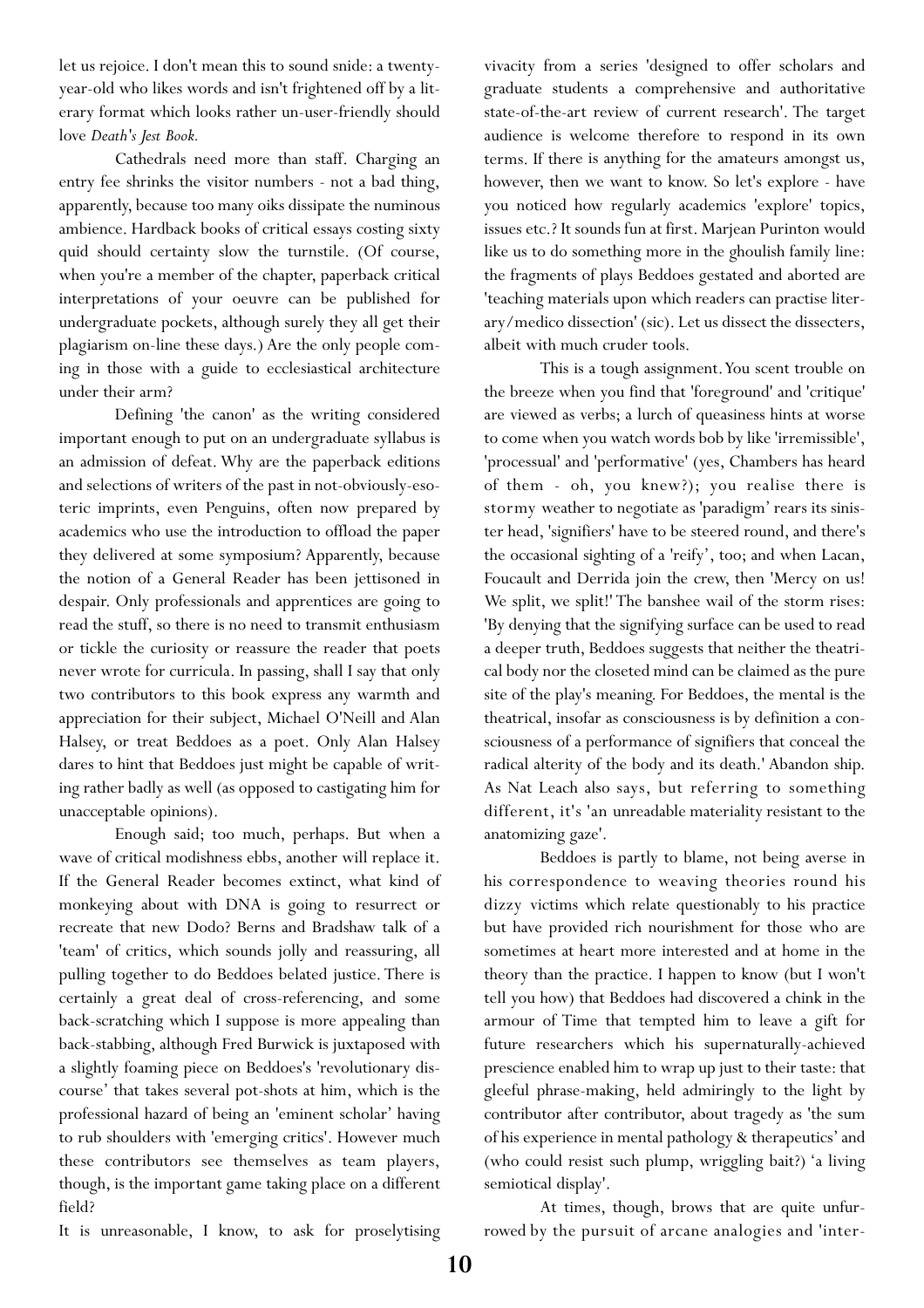cultural' interweavings crease a bit as they hit brute simplicity. Christopher Moylan is brave to quote John Ashbery, even in order to differ politely: 'Somewhere, somehow, Beddoes in all his work is trying to make a point about death, but he never succeeds in doing so... one can end up feeling that he just likes to talk about death, that the sound of the word is comforting' - and all those clothes so carefully tailored to fit the Emperor from rolls of philosophy, psychiatry and physiology, buttoned with myth and laced with politics, seem to turn to dust like Dracula caught in the sunrise.

Pull at one thread, and other cherished topics may start to unravel, too. Take sex and politics (if we must). There is much beavering away to prove the existence in DJB of coded allusions and comments relating to contemporary radical unrest, as one would expect from Beddoes's career. There is of course a revolution and a counter-revolution in the play. It is not at all clear how to interpret the 'message' of these events. Michael Bradshaw looks cynically at Torwald resuming the Governorship, this time permanently, since Melveric is otherwise engaged for the rest of Eternity, and shrugs: 'Death's Jest Book develops a model of the persecuting and alienating state that seems to survive the supernatural upheavals of the plot: business as usual.' Raphael Hörmann will have none of this defeatism: the play, with its elimination of an effete, outmoded feudalism represented by Melveric, 'offers a hopeful scenario for the bourgeois revolution' - not to say that such encouragement was deserved or accurately prophetic.

What one might ask is, why should there be any doubt about the political content? Allegories may be written because writers are afraid to be openly subversive, but who was Beddoes afraid of? The Lord Chamberlain censoring the play and scuppering its production at Drury Lane? Hardly. He could have published a version of the play that was far more pointed, either privately or abroad. I suggest the difficulty exists simply because Beddoes either wasn't bothered about the coherence of his plot, or didn't know what to do with it. If he'd been interested in Torwald as a political being, he would have shown him in action and speech providing us with material by which to judge him. Who cares what happens in Munsterberg in Act Six? I see no sign that Beddoes does. The one clear judgment he makes is that revolutions may be instigated by cunning solipsists who have an even more autocratic and unjust regime to introduce.What is wrong with Melveric's rule, though, apart from the fact that he isn't around to do much ruling? What on earth are his sons playing at, politically as opposed to hormonally? We don't know, because motivation is as nugatory as character-drawing in the play.

Then tug at the gender thread. Demonstrating the clumsiness and silliness of Beddoes's patently reluctant engagement with women in the plays is a piece of cake. His 'eroticisation of death' is his most distinctive trademark, and you may suspect that it is sadism stimulated by misogyny. Wolfram and Melveric certainly act out a parody of a switchback passionate affair, or a toxic marriage like that of Albee's George and Martha tearing each other apart yet bound by symbiosis. Still, Beddoes is hardly unique in creating what Moylan calls 'wan' women, or in finding male relationships more interesting than heterosexual love, nor is either feature ipso facto the mark of a homosexual writer. To say, as Diane Long Hoeveler does, that Beddoes's imagination of the afterlife constitutes 'a rabid denunciation of female fertility' is to take a sledgehammer to a nut and not even then to break the thing.This essay is particularly frustrating: interesting parallels are drawn, yet others seem to be raised to punish him for not being likeable. I suppose everyone but me knew that Beddoes wrote anti-Jesuit poems in 1844; I still can't see that any case has been made for her contention that Beddoes was expressing prejudice against Catholicism and women in a warped form of the Protestant desanctification of the Virgin. Women writers don't need the windy generalities of feminist rhetoric or the conspiracy theories of the sex war to point out that Beddoes's art was retarded by his unease about women; and his homosexuality can be inferred from his work without coded messages being seen everywhere as clues in a treasure-hunt - his 'exploration of homoerotic desire', according to Burwick, coopting the poet into that merry band of explorers.

If I am suggesting that the essays chronically overelaborate on the themes of death, politics and sex, and are by and large indifferent to Beddoes as a poet rather than a cultural artefact, this seems to leave little possibility of illumination from them, but not so. I am indebted to O'Neill for telling me to read 'Squats on a toadstool' as a description of Beddoes's own lyrical voice (oh all right, you knew that a long time ago); to Ute Berns for the likely influence of London's 'illegitimate theatre' on Beddoes's staging devices (tell us more), and for the image of Isbrand perhaps seen as a vehicle for Edmund Kean; to Alan Halsey for the plausible theory that Beddoes's burial of the 1829 version had nothing really to do with the timorous carping of his friends; to A.J. Johnston for showing some fascinating recurrences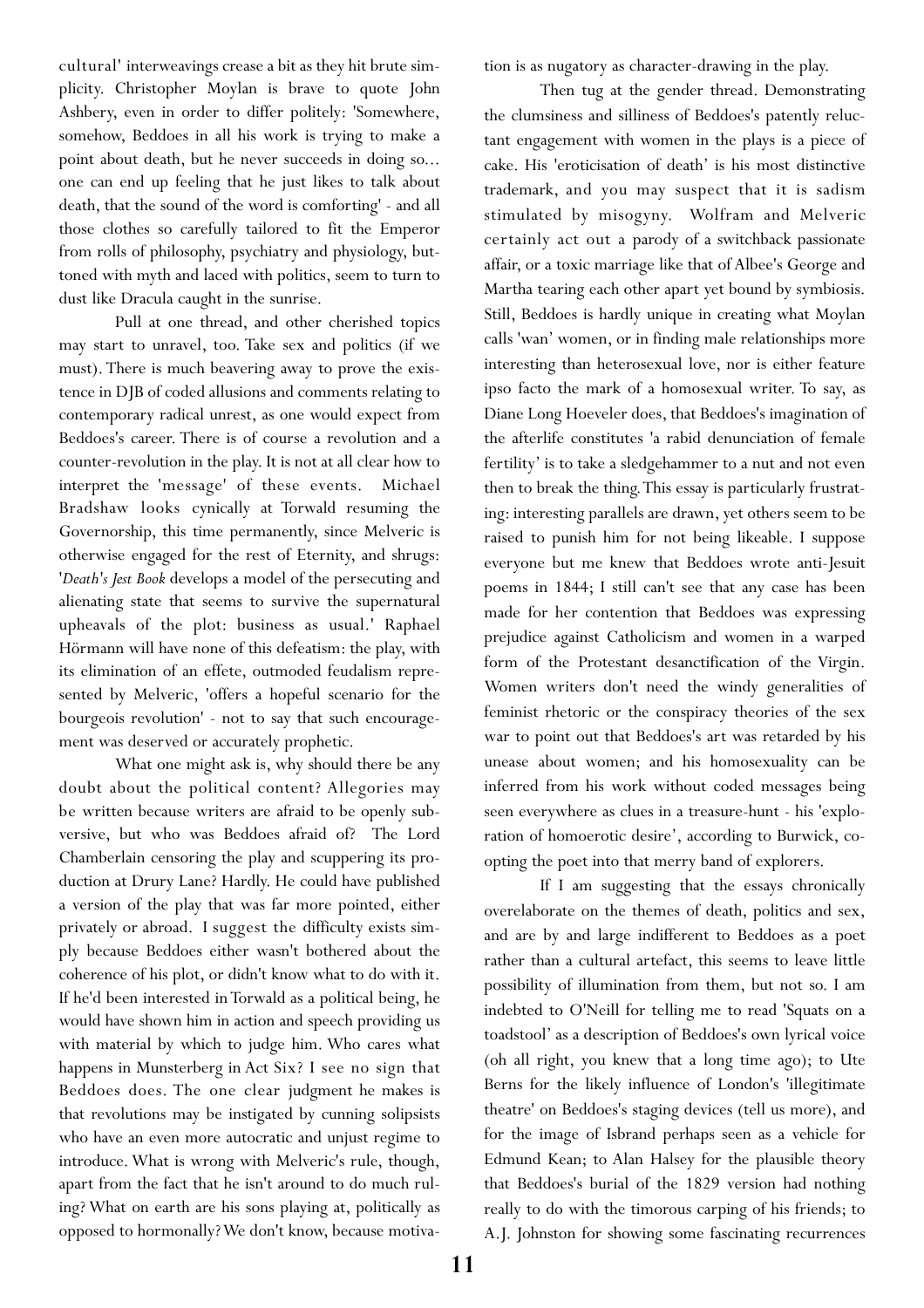of characteristic metaphors, to splendid rhetorical effect, in his German polemics; with ill grace, to Marjean Purinton for mining Beddoes senior's Hygeia for some suggestive parallels (but I have well and truly had my fill of 'Techno-Gothic'); to the editors for the critical soundbites through the generations at the beginning of the book, some of which were new to me, such as Blunden's wonderful 'he confused the alphabet of imagery', which he didn't mean as a compliment but which would surely have delighted Beddoes, or Ashbery's wise words, again, about the value of a dramatic context, however incoherent, for the anthologisable plum passages (and all the lyrics).

Sometimes the contributors did some good quite unconsciously. I was glumly wading through David Baulch's exegesis of Isbrand's presentation of the rebellion as an act of creation and as 'the first drops of Noah's world-washing shower': 'The biblical inflection of Isbrand's description of revolution identifies the ideological return to the ahistorical void of the Real as both history's essence and its antithesis in its invocation of the Christian myth of the world's creation ex nihilo and then its destruction and re-founding after the great flood.' While thinking to myself that I wouldn't have put it quite like that but, at the fifth reading or so, that you might be discerning a good point struggling through the verbiage, I turned to the original: (111/3/68-70)

> ...We fall as gently on them, As the first drops of Noah's world-washing shower Upon the birds' wings and the leaves.

There are times when you might think, 'Make Beddoes the Dean, and send Shelley and Keats off to take the Sunday School and scrub the chancel steps.' What a magnificently characteristic off-centre visualisation, of the Flood ('the Christian myth'? Up to a point, Lord Copper) as it started, with a little pattering on the trees, like the first glance across a crowded room that will inevitably, in Beddoes, lead to sinister shenanigans at the grave. The long liquid lines are as exquisite as the music that George Saintsbury famously extolled in 'Dream Pedlary', but all the more effective for not being part of a selfconsciously jewelled lyric but dropped into rugged blank verse spoken by a gloating psychopath. For all that has been said about an inability to adapt speaking style to character (O'Neill tactfully, though not euphoniously, says that the cast 'compose a complexly choric voice'), this speech has gruesome aptness for Isbrand. Enjoy the euphemism of 'world-washing shower', which reminds us that the Flood was a cleansing of evil but that it swept away all distinctions, as a revolution invariably accompanies targeted revenge or punishment with vast 'collateral damage'. Relish the verb 'fall on', with its primary sense, in this context,of 'ferociously assail', puzzlingly turned into an apparent oxymoron with the insertion of 'gently', and then explained as an unaggressive, even colourless verb when applied to raindrops - leaving cynically unexplained how you fall gently on your opponents in a coup made possible by 'a thousand swordsmen' awaiting the signal to attack. Gasp at the bland displacement of the vengeful agent, God, by the innocent beneficiary, Noah, who nevertheless, as an almost sole beneficiary, is ironically analogous to Isbrand, who regards the new world as created for him to disport himself in.

I think, I hope, that, under the carapace of judicial critical detachment and stiff, unlovely, matted prose, the contributors to the Ashgate Research Companion first met, and still read, Beddoes with the joy that such idiosyncratic felicities provoke. If so, perhaps Beddoesians are a team, after all. Before reading the essays, I read, for the first time, Michael Bradshaw's and Alan Halsey's editions of the  $\beta$  and  $\gamma$  texts back to back. That is the real debt I owe. Hugh Parry 2008  $\overline{\phantom{a}}$ 

# 2006 Bibliography Richard Geyer

#### Thomas Beddoes (1760-1808)

Grinnell, George C. "Thomas Beddoes and the Physiology of Romantic Medicine." Studies in Romanticism 45 (2006): 223-250.

#### Thomas Lovell Beddoes (1803-1849)

- Baulch, David M. "The 'deserted home' of the Psyche: Madness and the Medical Subject of Romantic Science in Thomas Lovell Beddoes's The Brides' Tragedy." Journal of the Thomas Lovell Beddoes Society 12 (2006): 9-13.
- Berns, Ute. "Thomas Lovell Beddoes and the German Sciences of Life." Poetica 38 (2006): 137-165.
- Geyer, Richard. "2005 Bibliography." Journal of the Thomas Lovell Beddoes Society 12 (2006): 23.
- Harris, Daniel. "Writing in Romanticism's 'haunted ruin':The Morbid Antiquarianism of Thomas Lovell Beddoes." BA thesis. U of Texas, 2006.
- Joshua, Essaka and Eleoma Joshua. "William Weir, Thomas James Arnold,Thomas Lovell Beddoes and the Attribution of Articles in the Wellesly Index and the Oxford Dictionary of National Biography." Journal of the Thomas Lovell Beddoes Society 12 (2006): 3-8.
- Karlin, D. "On Being Second-Rate:The Skeleton Art of Thomas Lovell Beddoes." Yearbook of English Studies 36 (2006): 35-50.

#### 2005 Addenda

Hoeveler, Diane Long. "Dying Brides:Anti-Catholicism and the Gothic Demonization of Fertility." Studies in the Humanities 32 (2005): 145-167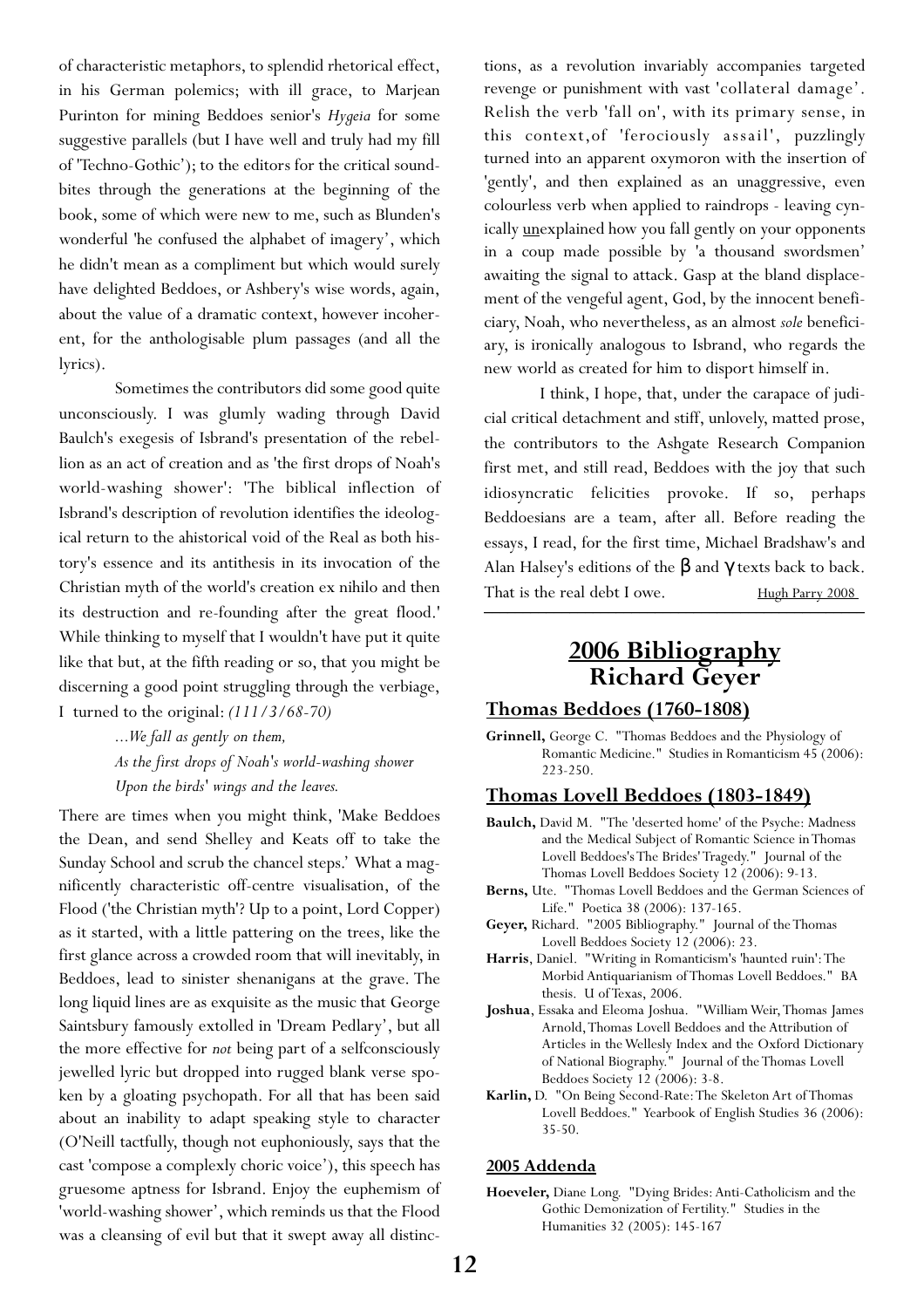# Members

 $\mathbf B$ etween 1995 and 2001 we used to list the names of new members in the Newsletter so we thought it would be good to continue. So here are the new members who have joined since 2001:

Audra Guillaume Leicester UK Laurence Partry Paris France Richard Geyer Adrian US Audrey Dowsett Lechlade UK Hugh Parry Pwllheli UK Margaret Wakefield Halifax UK Jesse Glass Urayasu Japan Jenny Mellings Exerer UK Marjean Purinton Texas US Nat Leach Hamilton Canada Rosy Columbo Roma Italy Jo Smith Stockport UK Anne Fordam New York US Charlotte Cory Bowden UK Alan Scrivener London UK Eleanor Wilner Philadelphia US Julie Merill Smyrua US Mark Wardecker Carlisle US John Kinsella Cambridge UK Hideaki Narita Saitama Japan Eleoma Joshua Edinburgh UK David Baulch Pensacola US Monica Class Oxford UK Roy Humphrey Wooler UK Trevor Levere Toronto Canada Jeffrey Holt Plano US Eric Webb Milton Keynes UK Honor Hewett Uckfield UK Geoffrey Grey Wareham UK

# Books for Sale: members only

#### £5.00 each, or two for £7.50 (includes postage)

Selected Poems of Thomas Hood,Winthrop Mackworth Praed and Thomas Lovell Beddoes Edited by Susan J.Wolfson and Peter Manning. University of Pittsburgh Press. 2000 316pp

Thomas Lovell Beddoes Society Newsletter Volumes 1-8

Thomas Lovell Beddoes Society Journal Volumes 9-12

Homage to Homunculus Mandrake: New Reading of 'Death's Jest-book' Michael Bradshaw 1997 45 pp

Skeleton Key to 'Death's Jest-book' Alan Halsey 1996 38 pp

Scattered Limbs: Making and Unmaking of 'Death's Jest-book' Michael Bradshaw 1997 45 pp

T.L.Beddoes and the Hermetic Tradition: Seeds, Bones, Bowls: T.L.Beddoes' Alchemical Recipe. Christopher Moylan 1998 36pp

New Nonsense Book:Manners and Customs of Salop. Anna Emily Beddoes. 1998 16 pp ----------------------------------------------------------------------------

#### £13.50 (includes postage)

Death's Jest-book or The Day will Come; Thomas Lovell Beddoes: A new edition of the γ text established by H.W. Donner edited with an introduction by Alan Halsey. 2003 167 pp ---------------------------------------------------------------------------

All orders and Membership (£5 per annum) to TLB Society c/o John Beddoes, 9 Amber Court Belper, Derbyshire DE56 1HG john@beddoes.demon.co.uk Sterling cheques and Pay Pal accepted

We now have a total of 105 current members

## before you go - Quiz: Who do you think said this ?

 $\cdot\bm{F}$ or genuine incoherence and atrophy of the fatherhood, we must go to such an example as the huge, helpless collection of disconnected beauties that make up the scattered corpus of Beddoes' Dramas. Here, everything is lovely, everything is powerful in fragments; but the power and beauty of the work as a whole scarcely exist. It is a scrap-heap of discarded beginnings, cancelled endings, episodes without connection, connecting passages that link nothing, actions without motive, scenes that lead up to situations which never occur, speeches that contradict the character of the speakers, characters whose aspect is only a looming bulk of form without feature.'

Answer next issue. Send answers and quizzes to Christine or John.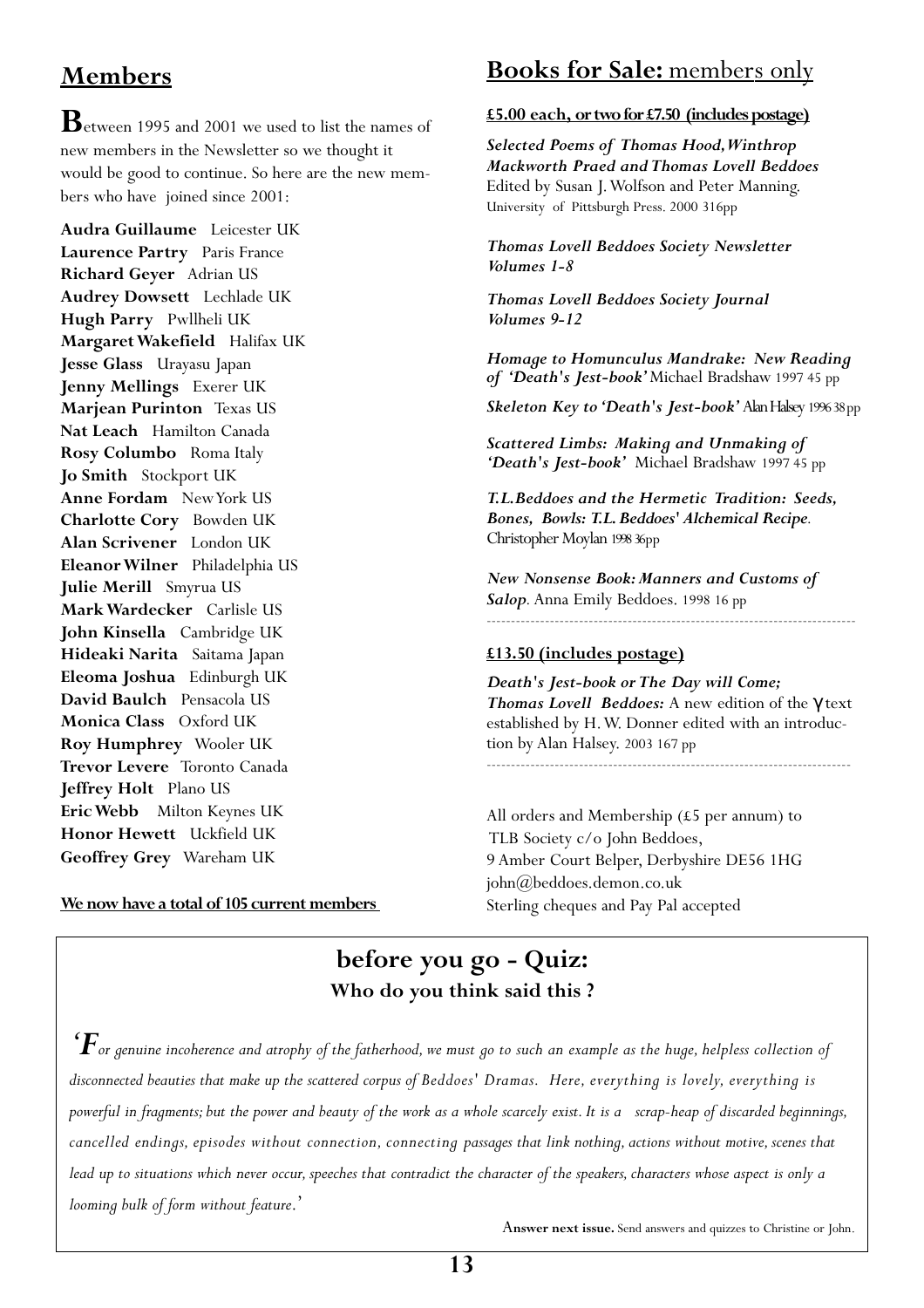# The Thomas Lovell Beddoes Society

# Patrons

Patrick Leigh Fermor DSO, OBE, Messenia, Greece Professor James R.Thompson, Ohio University, US Kevin Crossley-Holland FRSL, Burnham Market, Suffolk UK Reginald Hill, Ravenglass, UK

# Executive Committee,Offices and Trustees

## Chair

John Lovell Beddoes, 9 Amber Court Belper, Derbyshire DE56 1HG john@beddoes.demon.co.uk

## **Secretary**

Christine Hankinson, 4 Granby Rd.Headingley, Leeds LS6 3AS tlbeddoes@gmail.com

# Treasurer

Magda Rasey, Yew Tree House, 31 Woodside Morley, Derbyshire DE7 5DG rasey@globalnet.co.uk

# Website manager www.phantomwooer.org

Richard Geyer, Adrian College, MI, US rgeyer@adrian.edu

# US Secretary

Rachel Eley rachel\_eley@yahoo.co.uk

## Trustees

Ted Rasey rasey@globalnet.co.uk **Annette Eley** annette.eley $(\alpha)$ virgin.net Alan Halsey alan@nethedge.demon.co.uk Paul Morgan paul.william2005@btinternet.com

# 'Doomsday' Journal Editor

Shelley Rees , 3416 Walking Sky Rd. Edmond, OK 73013 US  $reess(\vec{a})$ cox.net

# The Newsletter Editors

Christine Hankinson 4 Granby Rd.Headingley, Leeds LS6 3AS tlbeddoes@gmail.com John Beddoes 9 Amber Court Belper, Derbyshire DE56 1HG john@beddoes.demon.co.uk

British Library Cataloguing-in-Publication Data.A catalogue record for this Newsletter is available from the British Library: copyright Thomas Lovell Beddoes Society, 9 Amber Court, Belper, Derbyshire DE56 1HG.Tel: 01773 828066. £5.00. ISSN 1357 7751. ISBN(10) 0 9535258 0 5 ISBN(13) 978 0 9535258 0 5 EAN 9780953525805 Published 2008.